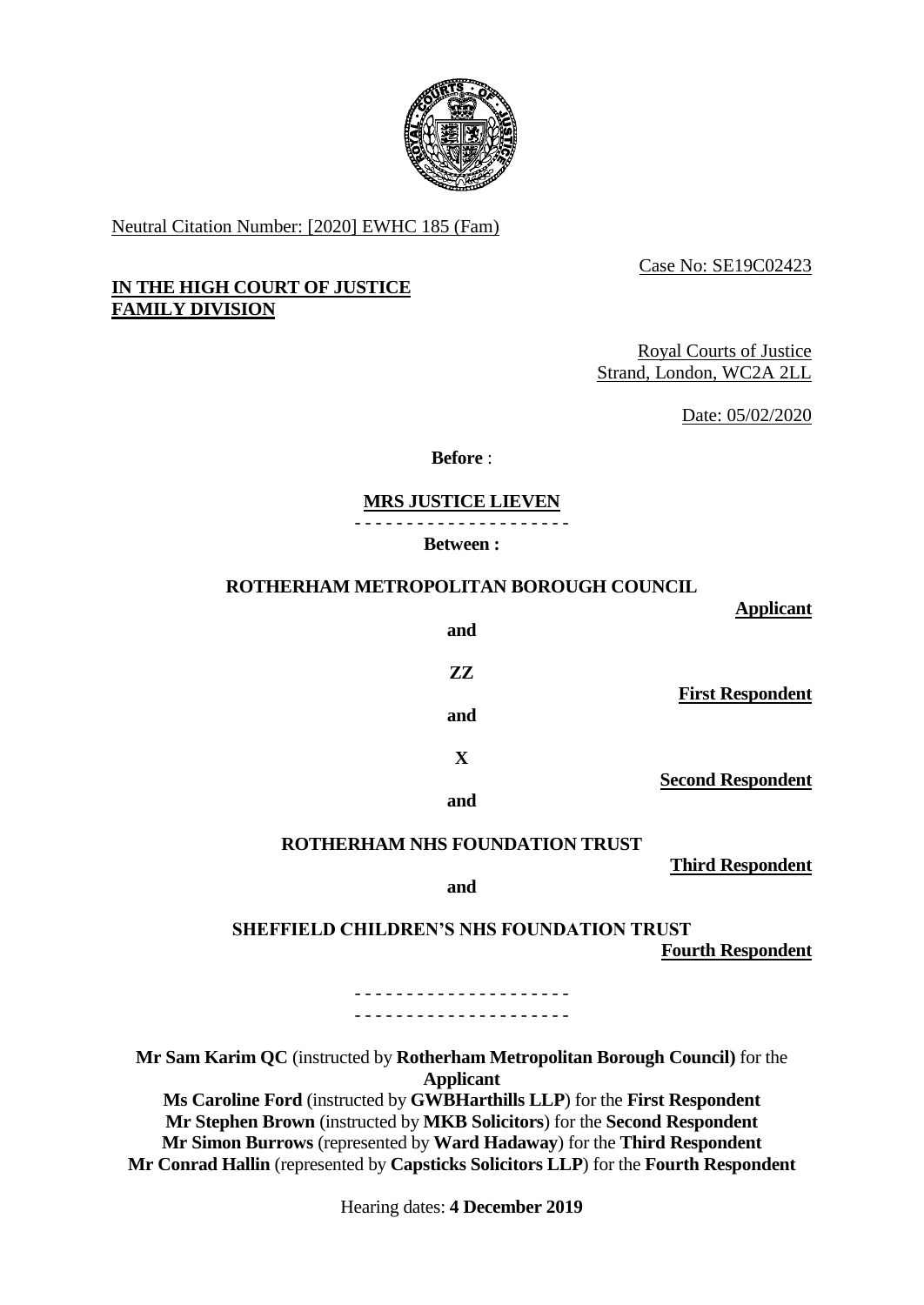# - - - - - - - - - - - - - - - - - - - - - **Approved Judgment**

I direct that pursuant to CPR PD 39A para 6.1 no official shorthand note shall be taken of this Judgment and that copies of this version as handed down may be treated as authentic.

.............................

MRS JUSTICE LIEVEN DBE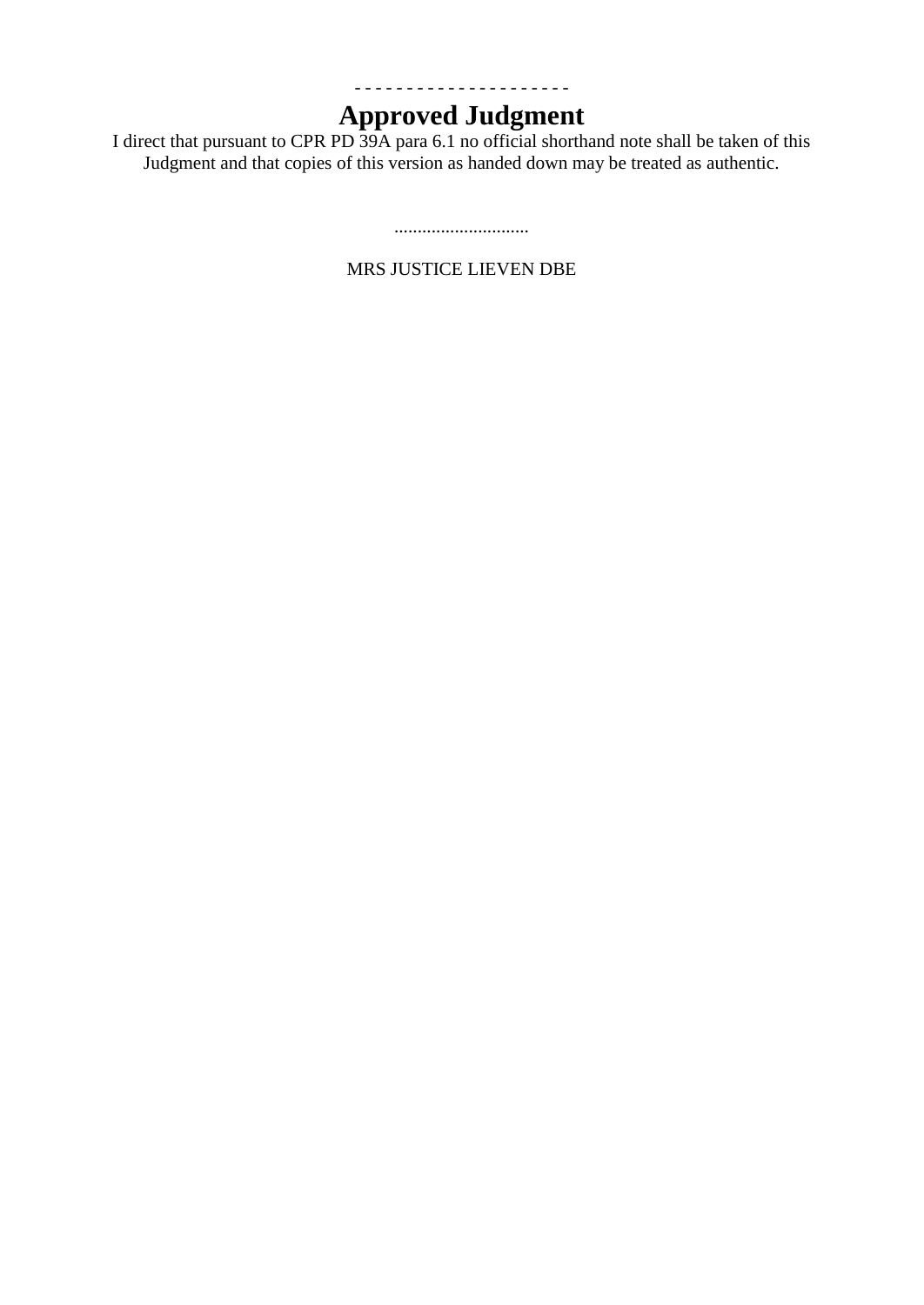## **Mrs Justice Lieven DBE :**

- 1. This is an exceptionally sad case that came before me on a very urgent basis in Leeds on 4 December 2019. I made the declaration sought by the Applicant and not opposed by any other party. I reserved giving reasons given the importance of the case, the fact that the hearing finished late and I was in the middle of another case. I set out my reasons below for making the declaration sought.
- 2. The declarations I made on 4 December 2019 were;
	- *3. Subject to paragraph 4 below, it is lawful and in X's best interests:*  (a) *Not to be resuscitated in the event of a clinical deterioration; and*

(b) *Not to have his treatment escalated to high dependency or intensive care, in particular not to be artificially ventilated.* 

- *4. For the avoidance of doubt, nothing in paragraph 3 prevents X's treating clinicians from providing care or treatment that they consider at the material time to be in his best interests.*
- 3. X was born unexpectedly at Rotherham District General Hospital on 6 October 2019. The mother was unaware of the pregnancy and therefore had received no antenatal care. The mother took the decision to relinquish care of X at birth. The mother was unprepared for motherhood, not knowing that she was expecting X. She felt it would be in X's best interests to grow up in an adoptive family. She agreed to X being accommodated by the local authority and gave consent pursuant to s.20 Children Act 1989 for X to be placed with foster carers on discharge from hospital with a view to subsequently giving her consent for him to be adopted.
- 4. The Mother told the local authority that X was conceived after a one night relationship, and she did not wish to name the Father. She was also adamant that she did not want her parents, with whom she lives, to know about  $X$ 's birth. It seems that her mother did later find out about the birth because of a letter being sent to the family home.
- 5. It was following X's placement with foster carers that he was diagnosed with hydranencephaly. This is a rare congenital malformation where some of the brain hemispheres are not fully formed but are replaced by brain fluid. He has the brain stem and some of the deep parts of his brain but nothing else is formed. Because the brain fills with fluid to fill the void, it is necessary to fit a shunt in order to drain the fluid.
- 6. The mother attended a meeting at the Sheffield Children's Hospital on 24 October at which she met the consultant Patricia De Lacey and signed consent for X to undergo surgery to have his shunt fitted, which took place on 13 November.
- 7. Due to X's condition, the local authority's plan was no longer one of adoption and a s.31 application was issued on 11 November, followed shortly by an application under the Inherent Jurisdiction on 12 November. An interim care order was made at a hearing before Mr Justice Williams on 13 November. X remains in foster care.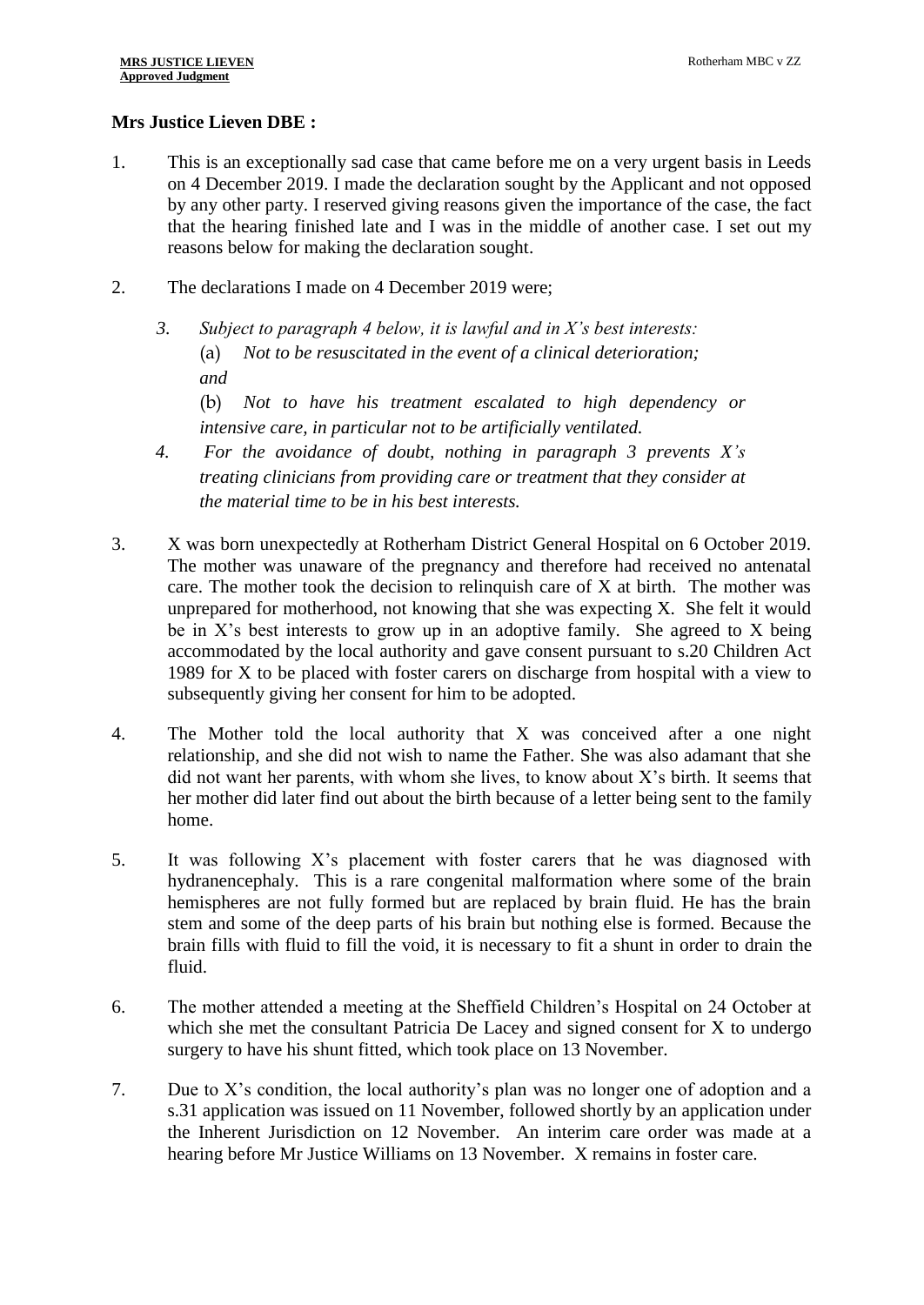8. By an application dated 12 November, the applicant local authority sought declarations in the inherent jurisdiction as to whether it is in X's best interests to be provided life sustaining treatment (including resuscitation) in the event of a clinical emergency. On 13 November, Williams J granted permission pursuant to section 100(3) of the Children Act 1989, and in doing so, made a declaration that it was:

> *"lawful and in X's best interests to be provided with life sustaining treatment (including resuscitation) in the event of a clinical emergency until further order".*

In addition, the Court made an interim care order of the same date and consolidated the proceedings, i.e. the care proceedings and the inherent jurisdiction proceedings.

- 9. The Rotherham NHS Foundation Trust and the Sheffield Children's NHS Foundation Trust were invited to intervene in this application and provide further clinical evidence.
- 10. The hearing before me on 4 December was listed to consider (a) whether the declaration should continue, be amended or discharged (b) further directions for the determination of this issue, and the (c) the role (if any) of X's extended family. Therefore, when the matter came before me it appeared that the two main issues I would need to determine were the Guardian's application for permission to instruct an expert, any other directions and what steps if any should be taken to identify the Father.
- 11. There were two medical statements before me. The witness statement of Patricia De Lacy (Consultant Neurosurgeon of Sheffield Children's Hospital) dated 28 November 2019, whose oral evidence I will refer to below. Her report stated that she was of the view that it would not be in X's best interests to be resuscitated "as he has a life limiting condition". The witness statement of Sundhar Kanagsabapathy (Consultant Paediatrician) dated 19 November 2019 states that X has a life expectancy of circa 12 months and that he is likely to have problems with feeding, seizures and chest infections. This clinician states that there is no "definitive curative medication or treatment", and that it would not be in X's best interests to be resuscitated.
- 12. However, on 30 November X was admitted to Sheffield Children's Hospital as an emergency. He had an infection in the shunt site and surgery was undertaken to remove the shunt that evening. X was being treated with antibiotics but I was informed that X's health had declined since Saturday and that he was experiencing fits and seizures.
- 13. At the time of the hearing before me X was extremely ill in hospital and had been experiencing seizures. In those circumstances the Applicant, supported by the Fourth Respondent (the treating hospital), asked me to make declarations in the form set out above. In the light of the change in X's condition since the reports were filed and the extreme urgency of the situation, I heard oral evidence from Dr de Lacey, the consultant paediatric neurosurgeon who had been treating X since shortly after his birth.
- 14. Dr de Lacey explained that X can breathe and control his heart rate, but he has no prospect of developing higher functions. She did not think that X could develop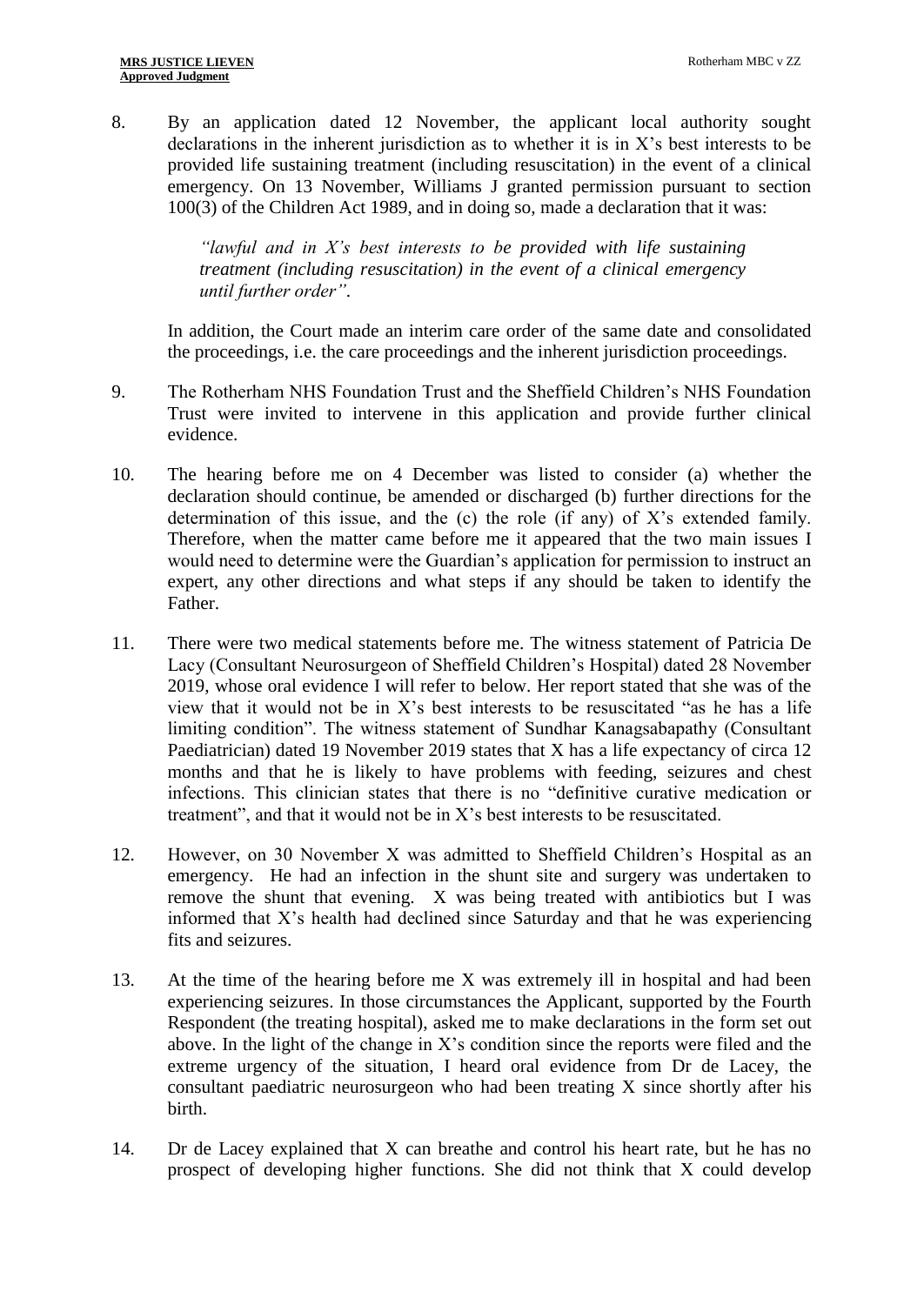hearing or vision as there was no structure linking his ears and eyes to his brain. She said that there was no prospect of improvement. She said it was not clear whether he could experience any pain. However, when the shunt was inserted he did appear to show irritability which was relieved by pain killers.

- 15. She said that the diagnosis was as certain as it was possible to be. It had been confirmed by an ultrasound which showed a large fluid space where the brain hemispheres should be. An MRI scan was then done which confirmed the diagnosis.
- 16. The shunt was needed because the skull plates were not fused and without any treatment the fluid would accumulate and the baby's head size would expand. This would not cause death but it would cause a problem in caring for the baby, because X would not be able to lift his head and he would get pressure sores. The purpose of the shunt therefore wasn't to save life but to alleviate symptoms such as pressure sores, possibly headaches and allow him to be optimally cared for.
- 17. Dr de Lacey explained that there was a high risk of infection from the insertion of the shunt. If infection occurs, as it had done, then that irritates the blood brain barrier and that is likely to cause seizures. She said that it was possible that the seizures caused pain or discomfort. However, she did also say that it was hard to assess pain in a young baby as they are likely to be more unsettled in any event.
- 18. The fact that X was having seizures presented a risk of deterioration neurologically, but he may also develop apnoea, breathing problems, and cardiac events. The fact that he was currently suffering from an infection and convulsions put him at high risk of further deterioration. Dr de Lacey said that there are different forms of seizures and they are not always easy to diagnose. Seizures can last for weeks or months but may in some cases resolve themselves.
- 19. In her witness statement Dr de Lacey had said that babies with X's condition rarely survived beyond a year. However, the condition is rare and therefore the information on life expectancy is necessarily small. This was at least in part because the condition would usually be identified during pregnancy and there would be a termination. She referred to the National Institute of Neurological Disorders and Strokes (NIDS), which recorded that most babies with hydranencephaly die before their first birthday. Reference was made to an Italian Journal of Paediatrics article in 2014 which recorded patients surviving into their 20s. I insert at this stage that it was wholly unclear whether the patients referred to in that article actually had the same diagnosis as X and it did not seem to me that I could place much if any reliance on this article.

## **THE LAW**

- 20. Mr Karim QC and Mr Hallin, at my request, drew up an agreed note of the relevant law, and this is agreed by all parties. I am very grateful to them for their assistance on this. What I set out below is directly drawn from that agreed note.
- 21. Doctors are under a general duty to provide appropriate medical treatment, including life-sustaining treatment, to all patients under their care, including children.
- 22. It is accepted, however, that in certain situations, where it is in the best interests of a child, doctors can withhold or decline to initiate treatment, even where the inevitable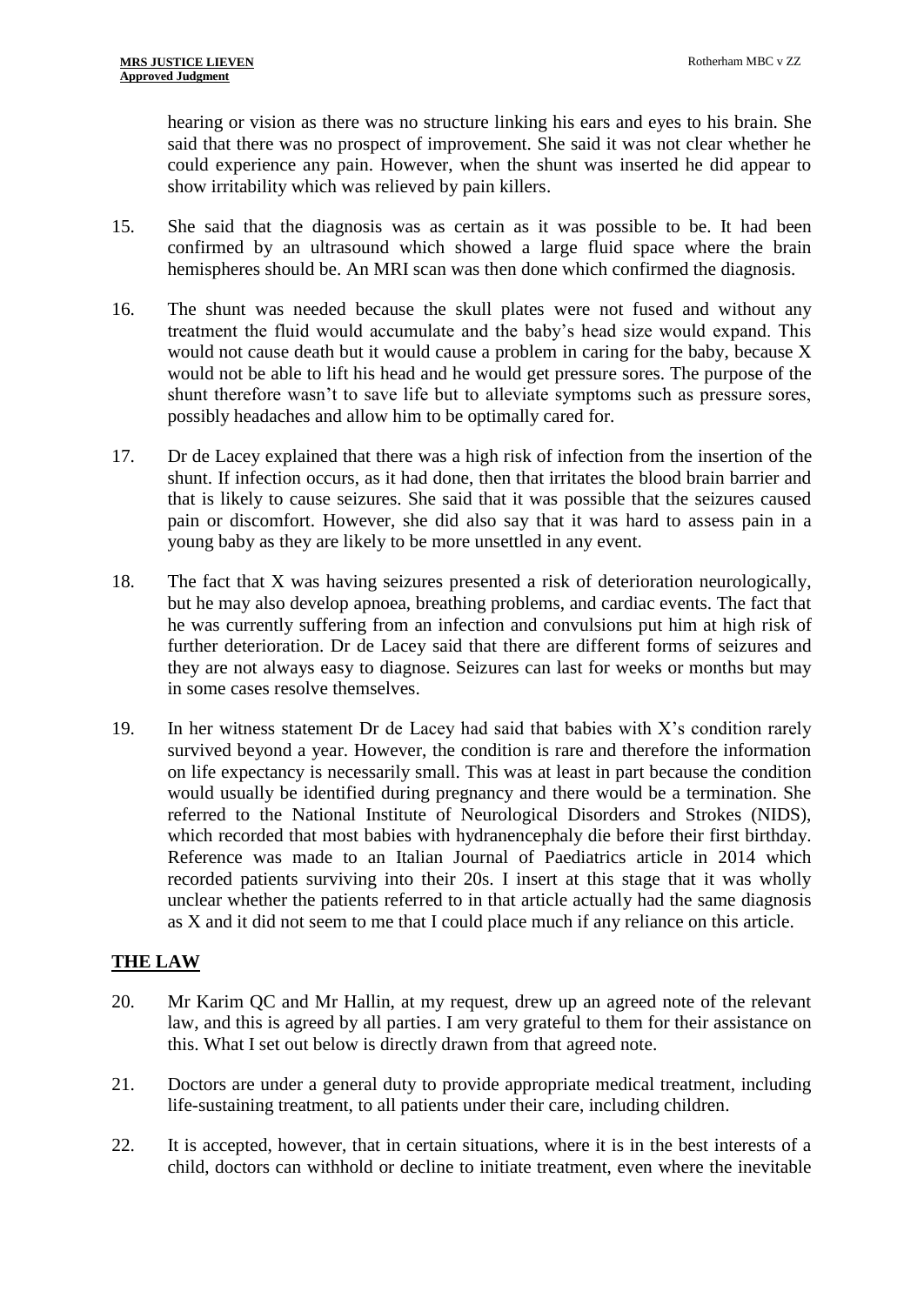result will be the death of the child (see, for example, the Court of Appeal decision in Re B (a minor) (wardship: medical treatment) [1981] 1 WLR 1421; NHS Trust v MB [2006] EWHC 507).

## **THE 'BEST INTERESTS' TEST**

- 23. In considering whether to make declarations rendering lawful the withholding of treatment to a child such as X the Court must weigh up the advantages and disadvantages of providing or withholding the various treatment options within that plan, and to balance them in order to determine where his best interests lie: Re J (a minor) (wardship: medical treatment) [1991] 2 WLR 140; 3 All ER 930; [1990] 2 Med LR 67.
- 24. There is no valid legal distinction between 'withholding' and 'withdrawing' lifesustaining treatment. The 'best interests' test applies to both situations: Airedale NHS Trust v Bland [1993] AC 789 at 866, 867 and 875.
- 25. When considering what is in X's best interests, the Court must exercise independent and objective judgment on the basis of all the available evidence (Re T (A Minor) (Wardship: Medical Treatment) [1997] 1 WLR 242).
- 26. There is a strong presumption in favour of the preservation of life, see e.g. In re M (Adult patient) (Minimally conscious state: withdrawal of treatment) [2012] 1 WLR 1652, paras 7, 220, 222. This does not displace the patient's best interests as the paramount consideration for the court.
- 27. The court will not order medical treatment to be provided if the clinicians are not willing to offer that treatment on the basis of their clinical judgment, see AVS and a NHS Foundation Trust [2011] EWCA Civ 7, per Lord Justice Ward at para 35:

*"35… It is trite that the court will not order medical treatment to be carried out if the treating physician/surgeon is unwilling to offer that treatment for clinical reasons conscientiously held by that medical practitioner. The court's intervention is sought and is necessary to overcome a reluctance or reticence to undertake the treatment for fear that doing so would be unlawful and render him or her open to criminal or tortious sanction…."*

28. The Court's approach to X's best interests will necessarily be highly fact-specific and the courts have been slow to set definitive guidance on how to approach the 'best interests' test. For example, in NHS Trust v MB [2006] EWHC 507 Holman J said at paragraphs 106-107: 'this is a very fact specific decision taken in the actual circumstances as they are for this child and today… My sole and intense focus has been this child alone'. Nevertheless, in the same case Holman J provided a helpful summary of the principles in play when applying the 'best interests' test in such decisions, as follows: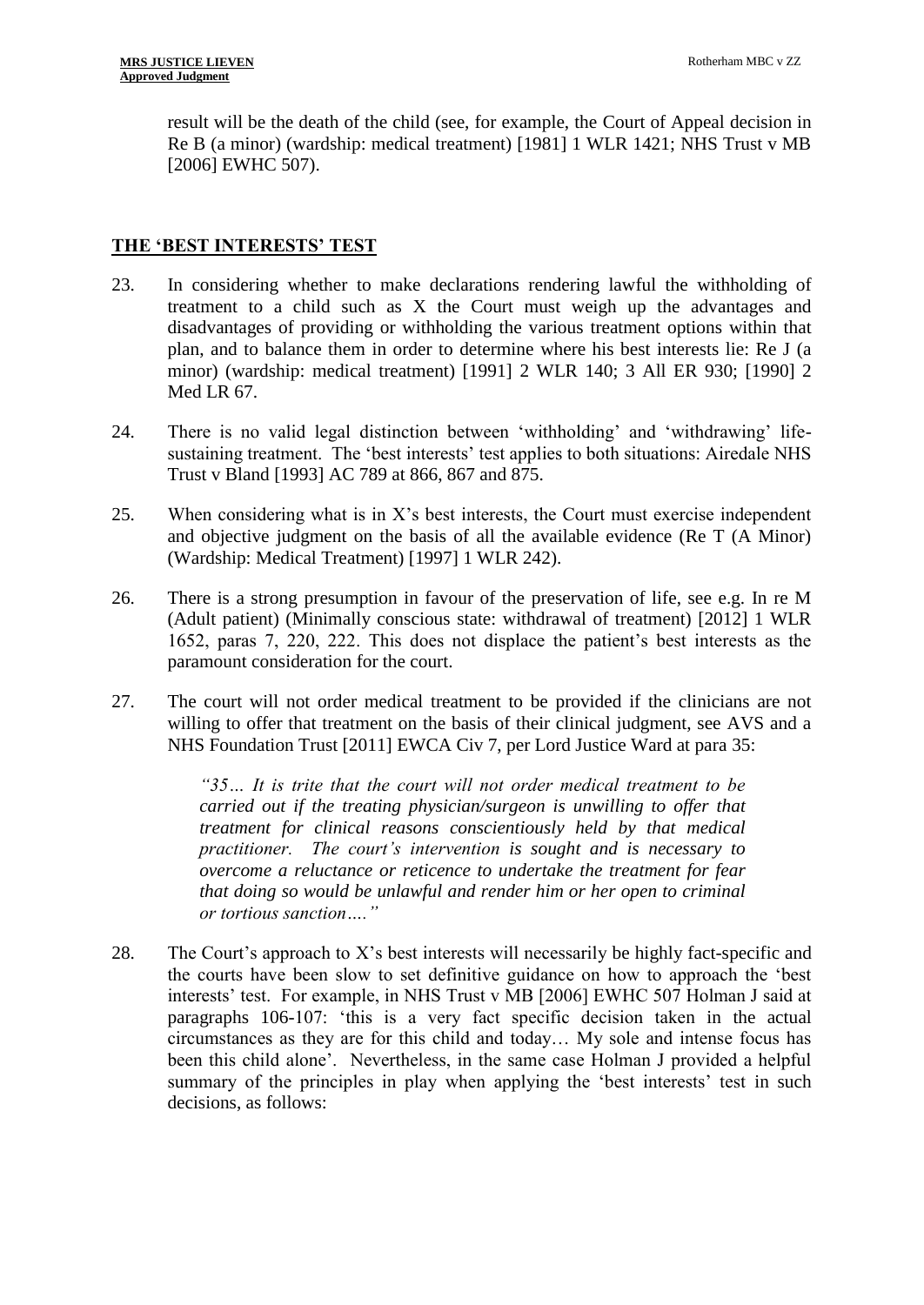*[Where the] parties have asked the court to make a decision, it is the role and duty of the court to do so and to exercise its own independent and objective judgment.* 

*The right and power of the court to do so only arises because the patient, in this case because he is a child, lacks the capacity to make a decision for himself.* 

*I am not deciding what decision I might make for myself if I was, hypothetically in the situation of the patient; nor for a child of my own if in that situation; nor whether the respective decisions of the doctors on the one hand or the parents on the other are reasonable decisions.* 

*The matter must be decided by the application of an objective approach or test.* 

*That test is the best interests of the patient. Best interests are used in the widest sense and include every kind of consideration capable of impacting on the decision. These include, non−exhaustively, medical, emotional, sensory (pleasure, pain and suffering) and instinctive (the human instinct to survive) considerations.* 

*It is impossible to weigh such considerations mathematically, but the court must do the best it can to balance all the conflicting considerations in a particular case and see where the final balance of the best interests lies.*

*Considerable weight (Lord Donaldson of Lymington MR referred to "a very strong presumption") must be attached to the prolongation of life because the individual human instinct and desire to survive is strong and must be presumed to be strong in the patient. But it is not absolute, nor necessarily decisive; and may be outweighed if the pleasures and the quality of life are sufficiently small and the pain and suffering or other burdens of living are sufficiently great.*

*These considerations remain well expressed in the words as relatively long ago now as 1991 of Lord Donaldson of Lymington in Re J (A minor) (wardship: medical treatment) [1991] Fam 33 at page 46 where he said:*

*"There is without doubt a very strong presumption in favour of a course of action which will prolong life, but it is not irrebuttable. Account has to be taken of the pain and suffering and quality of life which the child will experience if life is prolonged. Account has also to be taken of the pain and suffering involved in the proposed treatment. We know that the instinct and desire for survival is very strong. We all believe in and assert the sanctity of human life. Even very severely handicapped people find a quality of life rewarding which to the unhandicapped may seem manifestly intolerable. People have an amazing adaptability. But in the end there will be cases in which the answer must be that it is not in the interests of the child to subject it to treatment which will cause it*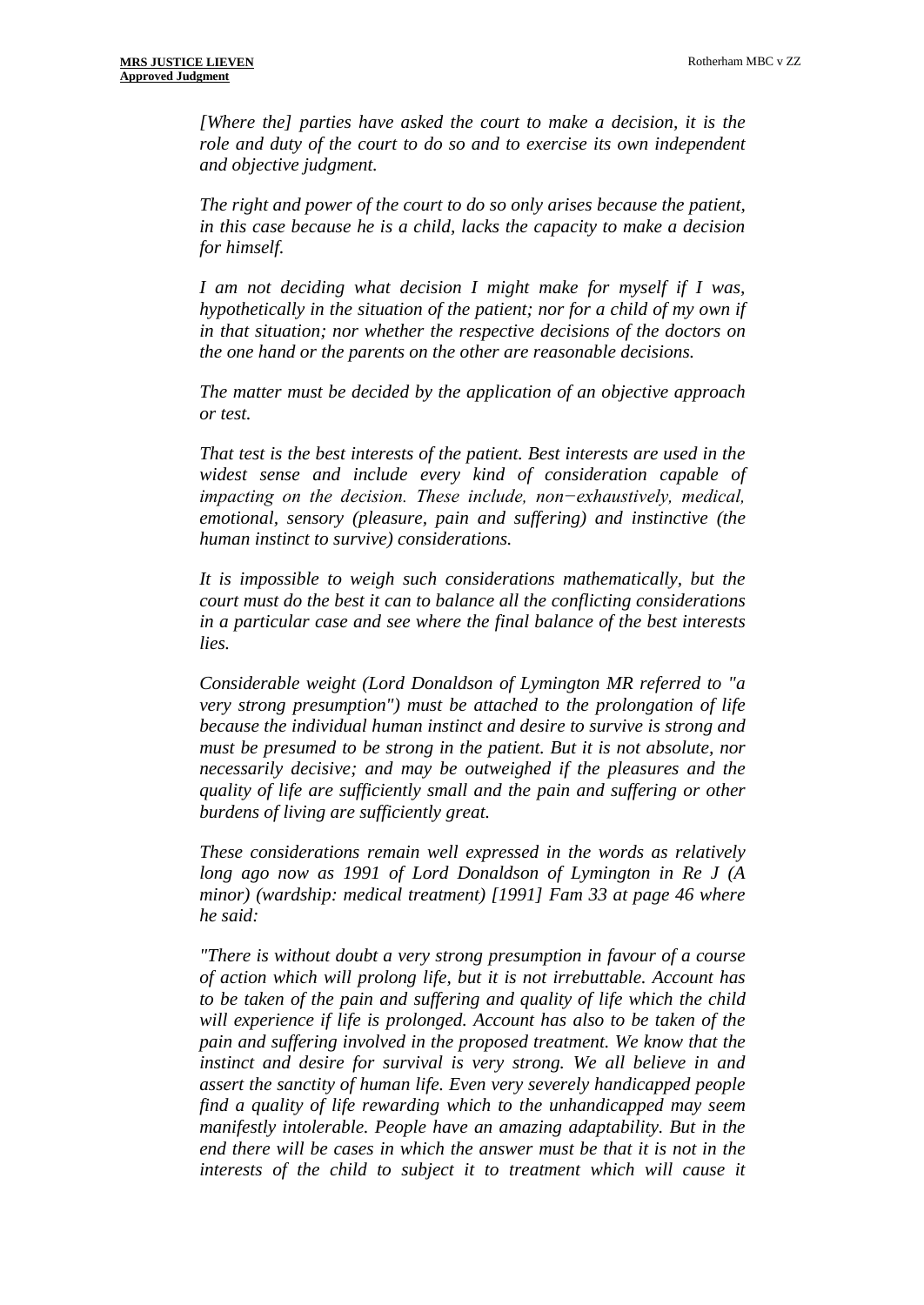*increased suffering and produce no commensurate benefit, giving the fullest possible weight to the child's, and mankind's desire to survive."* 

*All these cases are very fact specific, i.e. they depend entirely on the facts of the individual case.* 

*The views and opinions of both the doctors and the parents must be carefully considered. Where, as in this case, the parents spend a great deal of time with their child, their views may have particular value because they know the patient and how he reacts so well; although the court needs to be mindful that the views of any parents may, very understandably, be coloured by their own emotion or sentiment. It is important to stress that the reference is to the views and opinions of the parents. Their own wishes, however understandable in human terms, are wholly irrelevant to consideration of the objective best interests of the child save to the extent in any given case that they may illuminate the quality and value to the child of the child/parent relationship.*

- 29. As with determinations for medical treatment decisions under the Mental Capacity Act, when considering the best interests of a child under the inherent jurisdiction, medical best interests are not the only consideration. X's wider best interests (albeit including his medical interests) are determinative: Portsmouth NHS Trust v Wyatt [2004] EWHC 2247 and by analogy, Re MB (an adult: medical treatment) [1997] 8 Med 217 at 225 per Butler-Sloss LJ.
- 30. The key question is whether the treatment would be in the patient's best interests. In considering the same, relevant issues include, but are not limited to, whether the treatment would be futile, overly burdensome to the patient or where there is no prospect of recovery, Aintree University Hospitals NHS Foundation Trust v. David James and others [2013] EWCA Civ 65, per Sir Alan Ward at para 33.
- 31. Lady Hale in Aintree University Hospitals NHS Trust v James [2013] UKSC 67 also said that:

*"The most that can be said, therefore, is that in considering the best interests of this particular patient at this particular time, decisionmakers must look at his welfare in the widest sense, not just medical but social and psychological; they must consider the nature of the medical treatment in question, what it involves and its prospects of success; they must consider what the outcome of that treatment for the patient is likely to be; they must try and put themselves in the place of the individual patient and ask what his attitude to the treatment is or would be likely to be; and they must consult others who are looking after him or interested in his welfare, in particular for their view of what his attitude would be."*

32. The views of doctors, other members of a child's care team and his parents should be taken into account to the extent that they touch upon the child's best interest, rather than their own interests or opinions.

## **ETHICAL GUIDANCE**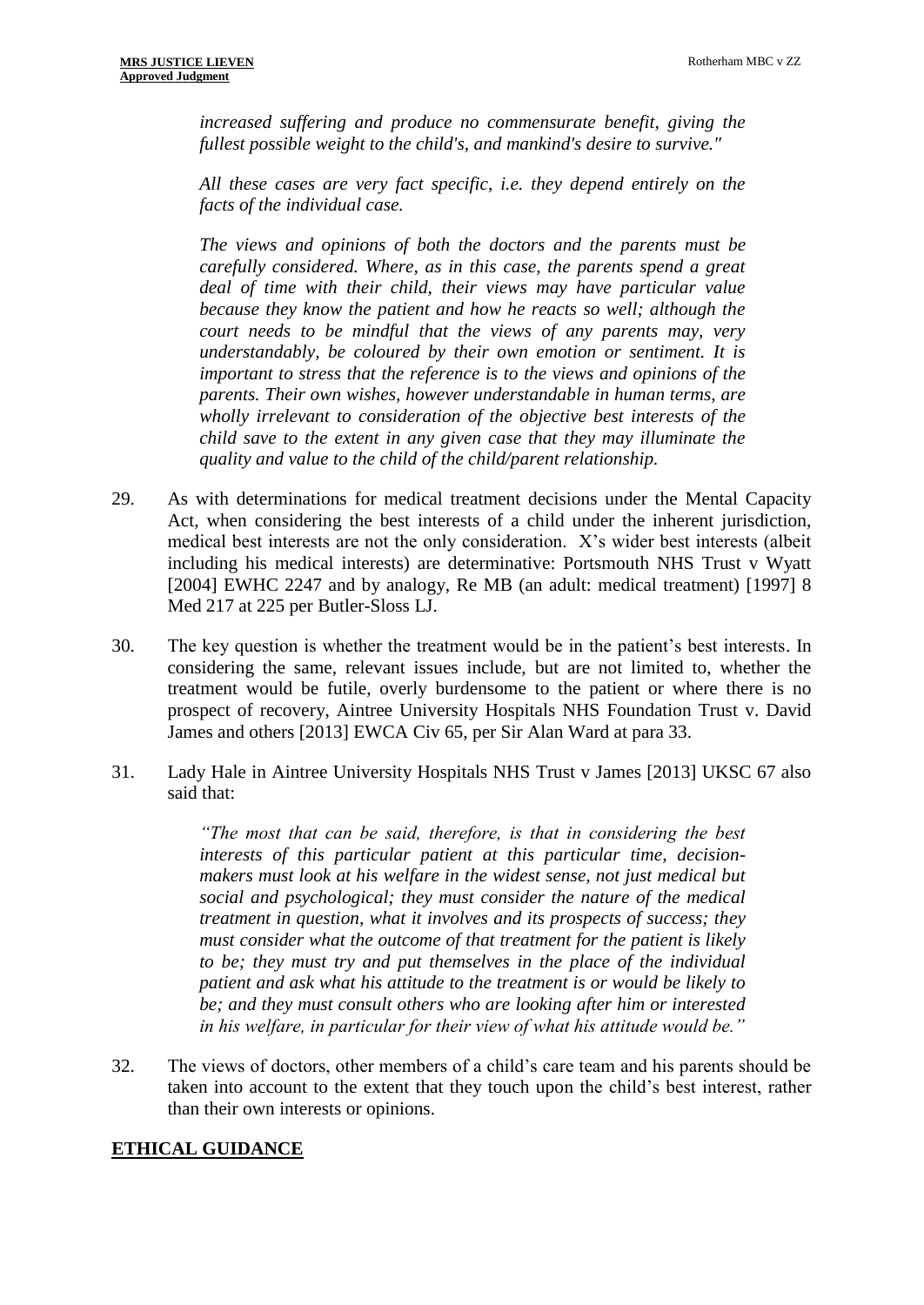33. The ethics of withholding or withdrawing life support are set out in a publication by the Royal College of Paediatrics and Child Health (RCPCH): "A framework for practice: Making decisions to limit treatment in life-limiting and life-threatening conditions in children: a framework for practice (Vic Larcher et al, March 2015), which has superseded the previous guidance routinely used by practitioners and the Court : "Withholding or Withdrawing Life Sustaining Treatment in Children: A Framework for Practice" (Second Edition) May 2004. This latest guidance provides, inter alia as follows in so far as it is relevant to X's case:

## *"3.1.3 Situations in which it is appropriate to limit treatment*

*The underlying ethical justification for all decisions to withhold or withdraw LST [life sustaining treatment] is that such treatment is not in the child's best interests. There are three sets of circumstances where it may be appropriate to consider limitation of treatment.* 

## *1. Limited quantity of life*

*If treatment is unable or unlikely to prolong life significantly, it may not be in the child's best interests to provide it.*

#### *A. Brain death*

*Death occurs when a child has irreversibly lost their capacity for consciousness and their capacity to breathe and maintain their cardiovascular circulation.* 

*…*

#### *B. Imminent death*

*Here, despite treatment, the child is physiologically deteriorating. Continuing treatment may delay death but can no longer restore life or health. It is therefore no longer appropriate to provide LST because it is futile and burdensome to do so.* 

*Children in these circumstances would be likely to derive little or no benefit from CPR. The aim should be to provide emotional and psychological support to the child and family and to provide them with privacy and dignity for that last period of the child's life (see 'Palliative care' on palliative care).* 

#### *C. Inevitable demise*

*In some situations death is not imminent (within minutes or hours) but will occur within a matter of days or weeks. It may be possible to extend life by treatment but this may provide little or no overall benefit for the child. In this case, a shift in focus of care from life prolongation per se to palliation is appropriate.*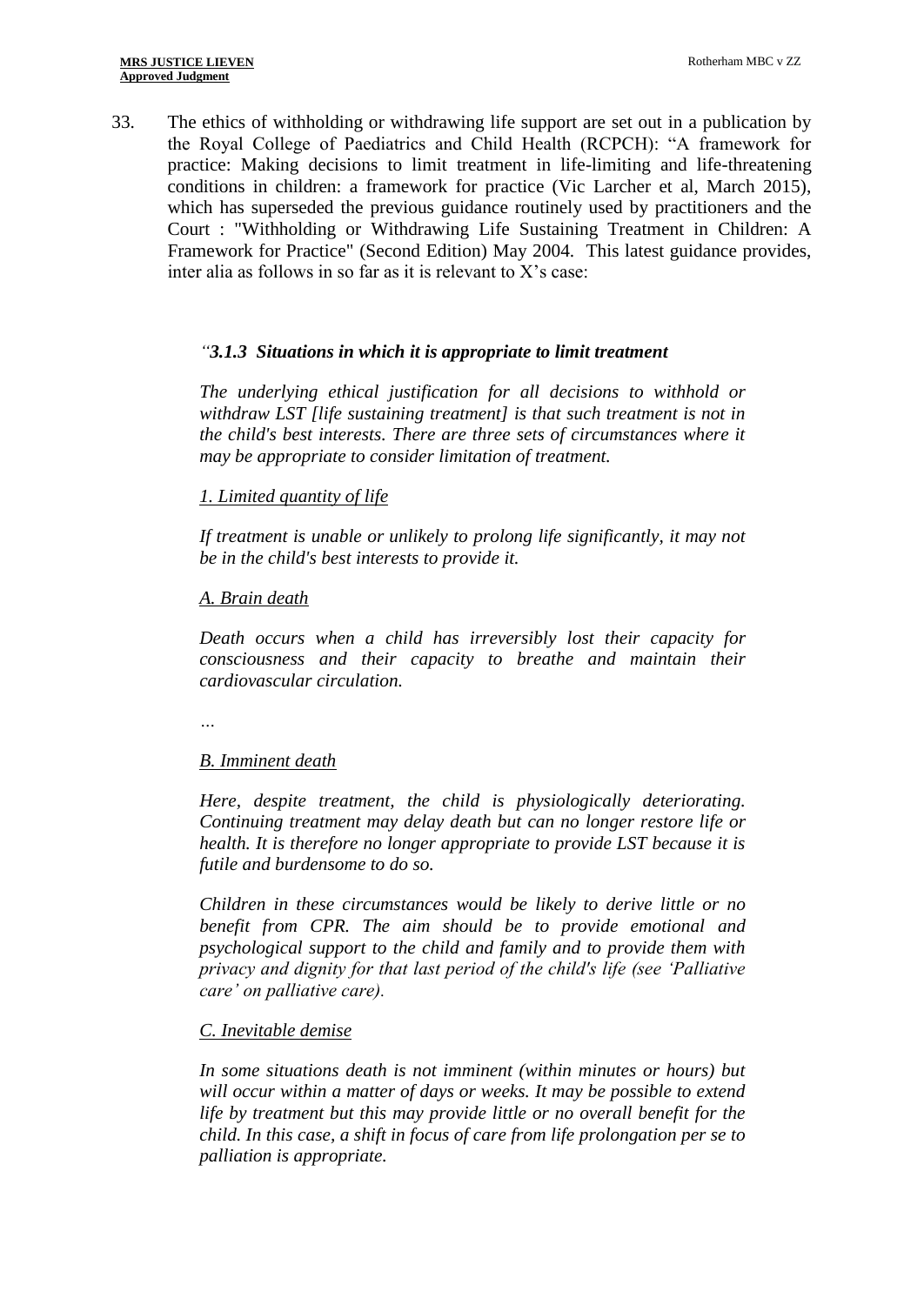*In both 'Imminent death and Inevitable demise' (above) the early provision of sensitive palliative care is ethically justified and in accordance with principles of good medical practice (see 'Palliative care').* 

## *2. Limited quality of life: where there is no overall qualitative benefit*

*Considering quality rather than quantity of life is more problematic because of potential or actual differences in views of the healthcare team and children and families as to what constitutes quality of life and the values that should be applied to define it.* 

*…*

## *A. Burdens of treatments*

*Some forms of medical treatments in themselves cause pain and distress, which may be physical, psychological and emotional. If a child's life can only be sustained at the cost of significant pain and distress it may not be in their best interests to receive such treatments, for example, use of invasive ventilation in severe irreversible neuromuscular disease.* 

*…*

## *B. Burdens of illness and/or underlying condition*

*Here the severity and impact of the child's underlying condition is in itself sufficient to produce such pain and distress as to overcome the potential or actual overall benefits in sustaining life. Some children have such severe degrees of illness associated with pain, discomfort and distress that life is judged by them (or on their behalf if they are unable to express their wishes and views) to be intolerable. All appropriate measures to treat and relieve the child's pain and distress should be taken. If, despite these measures, it is genuinely believed that there is no overall benefit in continued life, further LST should not be provided, for example, in advanced treatment-resistant malignancy, severe epidermolysis bullosa.* 

#### *C. Lack of ability to derive benefit*

*In other children the nature and severity of the child's underlying condition may make it difficult or impossible for them to enjoy the benefits that continued life brings. Examples include children in Persistent Vegetative State (PVS), Minimally Conscious State, or those with such severe cognitive impairment that they lack demonstrable or recorded awareness of themselves or their surroundings and have no meaningful interaction with them, as determined by rigorous and prolonged observations. Even in the absence of demonstrable pain or suffering, continuation of LST may not be in their best interests because it cannot provide overall benefit to them. …*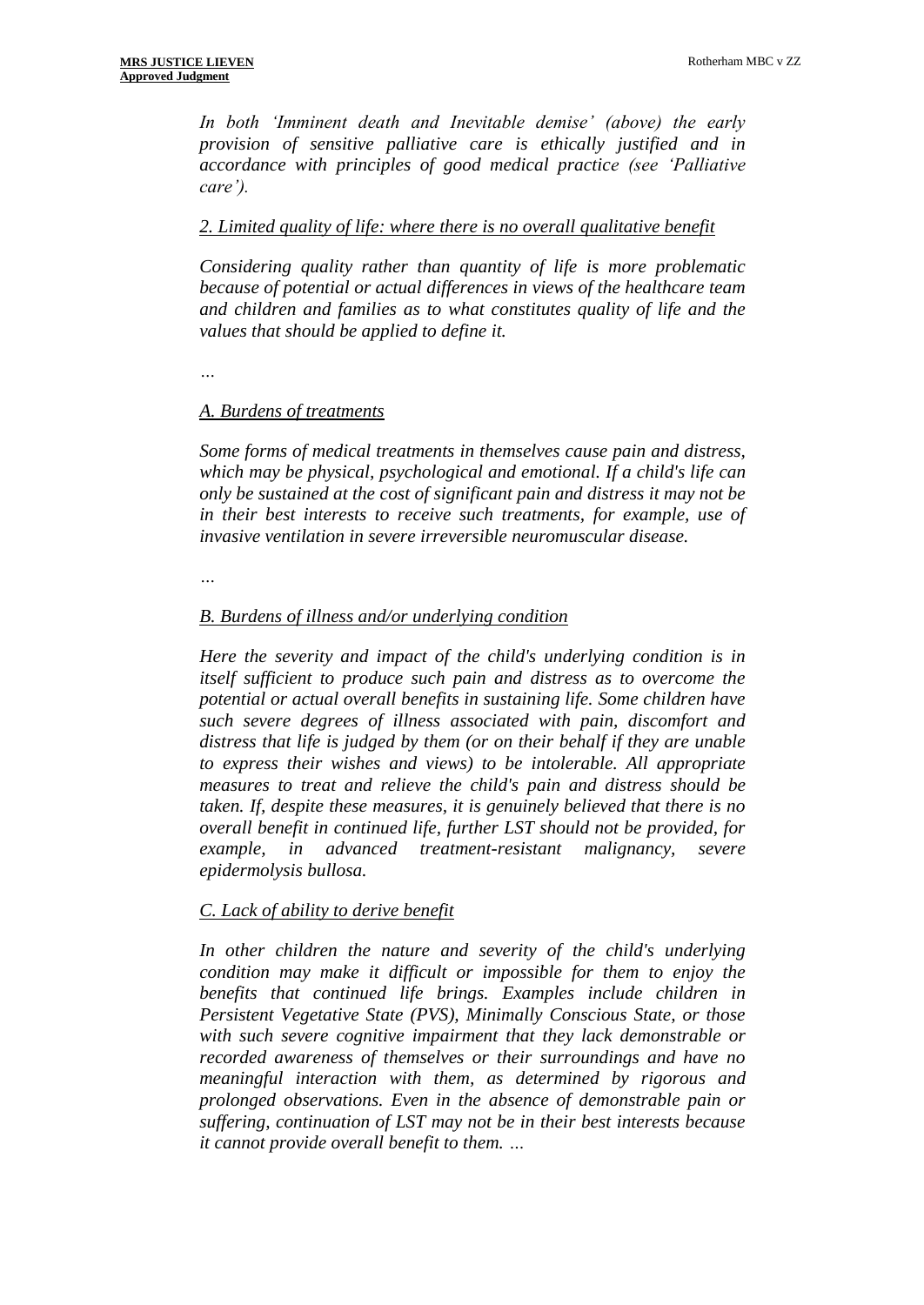*Although it is possible to distinguish these different groups of decisions to limit LSTs that are based on quality-of-life considerations, in practice combinations may be present. For example, a child or infant in intensive care may have sustained such significant brain injury that future life may provide little benefit, while both intensive treatment and future life are likely to cause the child substantial pain and distress.* 

3. Informed, competent, supported refusal of treatment

*…[not relevant]*

## *3.1.4 Spectrum of decisions and parental discretion*

*….*

*The concept of 'intolerability' of the child's condition should not be invoked to usurp a comprehensive 'best interests' assessment. It is neither a supplementary test to the 'best interests' test, nor a gloss to that test: Portsmouth NHS Trust v Wyatt [2004] EWHC 2247 at paragraph 24, endorsed by the Court of Appeal in Wyatt v Portsmouth Hospital NHS Trust [2005] EWCA Civ 1181 at paragraphs 76 and 91.* 

*Although 'intolerability' may obviously be a relevant factor, it cannot provide a single determinative test as to best interests: R (on the application of Burke) v GMC [2005] EWCA Civ 1003 at paragraphs 61 to 63; Re L (A Child) (Medical Treatment: Benefit) [2004] EWHC 2731 (Fam) NHS Trust v MB (supra) per Holman J at paragraph 17.* 

- 34. Although the Mental Capacity Act 2005 (as amended) has no legal application in the High Court's family or inherent jurisdiction, some guidance as to how to approach the 'best interests' test can be derived from section 4 of that Act.
- 35. Further useful summary guidance for the Court, with reference to case law, is provided in the above mentioned "A framework for practice: Making decisions to limit treatment in life-limiting and life-threatening conditions in children: a framework for practice (Vic Larcher et al, March 2015) as follows:

## *"2.3.4 The role of the courts in end-of-life decision making*

*If agreement cannot be reached between parents, or those with PR, and healthcare professionals, legal advice should be sought from specialist healthcare lawyers. Taking legal advice, of itself, does not necessarily mean that court proceedings will follow.* 

*The court has inherent jurisdiction to grant a Declaration making it lawful for healthcare professionals to withhold or withdraw LST notwithstanding the absence of parental consent if this is deemed to be in a child's best interests.*

*The court must exercise independent and objective judgment on the basis of all the evidence and consideration will be given to, amongst other factors:*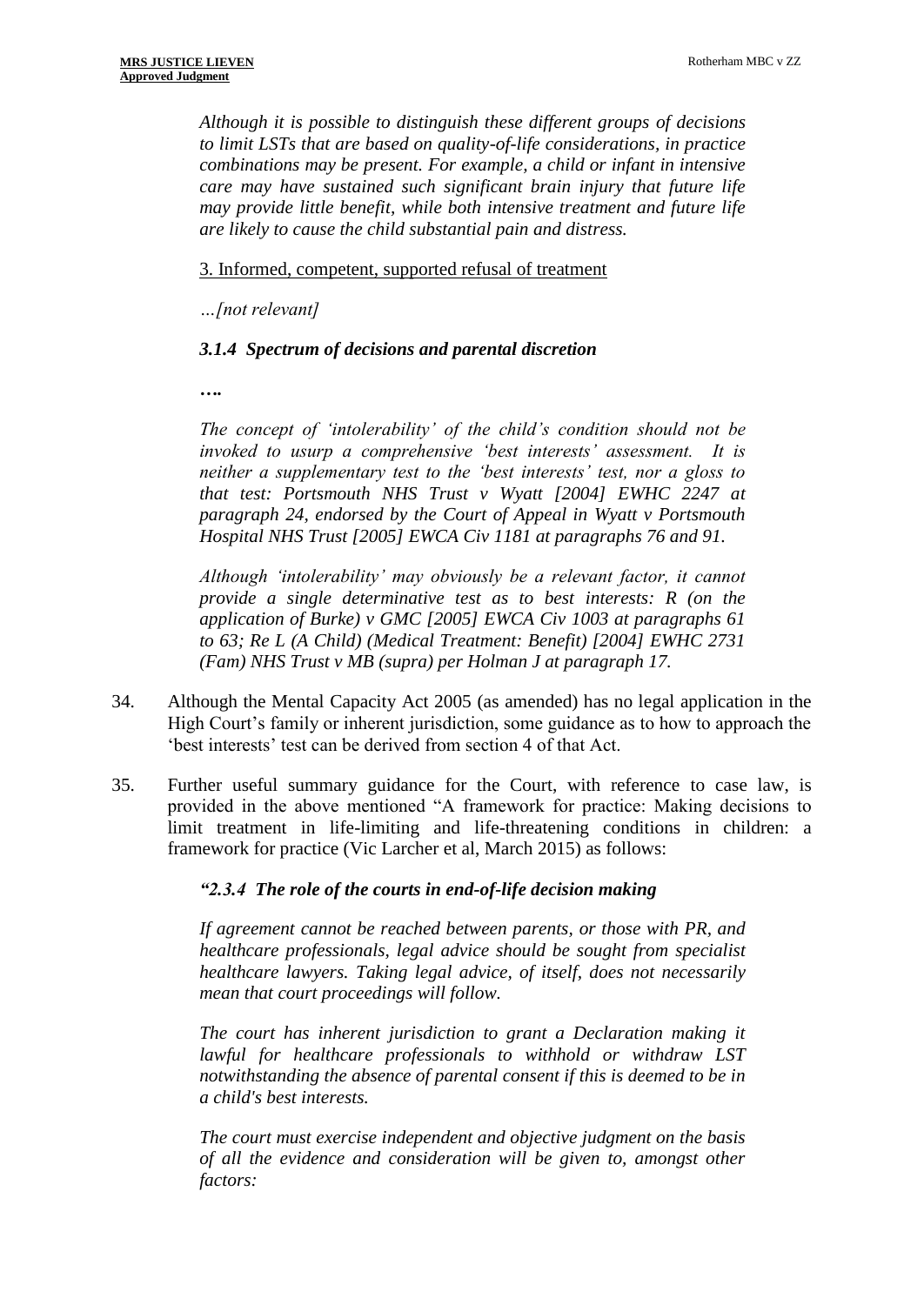- *The likely quality of future life for the child with and without treatment.*
- *The intolerability of treatment or outcome.*
- *The relevant clinical considerations.*
- *The pain or suffering caused by the treatment.*
- *The pleasure a child may derive from its current life including the child's awareness.*

*The court will conduct a balancing exercise in which all relevant factors are weighed. The court will assess the benefits and burdens of giving or not giving potential treatments and of maintaining or withdrawing certain forms of treatment in order to assess best interests.*

#### *The court's approach in end-of-life decisions*

*In reaching decisions about withdrawing or withholding LST, the court adopts a strong presumption in favour of preserving life. The court will balance a number of legal principles, for example, the sanctity of life, the prohibition against inhuman and degrading treatment, the freedom of thought, conscience and religion and the right to family life. Case law has established that:* 

*The principle of the sanctity of life is not absolute. Whilst Article 2 of the European Convention of Human Rights imposes a positive obligation to give LST, it does not impose an absolute obligation to provide such treatment if it would be futile and where responsible medical opinion is of the view that such treatment is not in the best interests of the patient.*

#### *The right to life is not the same as the right to be kept alive.*

*There is no obligation to give treatment that is futile or burdensome.*

*When individuals ask for treatment which the healthcare professional has not offered and which s/he considers not clinically appropriate for the patient, the professional is not obliged to provide it. Second opinions should be arranged and/or care transferred to another healthcare professional wherever possible.*

*Responsibility for deciding which treatments are clinically appropriate rests with the healthcare professional, who must act in accordance with a responsible body of professional opinion.*

*LST can lawfully be withheld or withdrawn for a patient who lacks capacity in circumstances where commencing or continuing such treatment is deemed not to be in their best interests.*

#### *2.3.5 Best interests*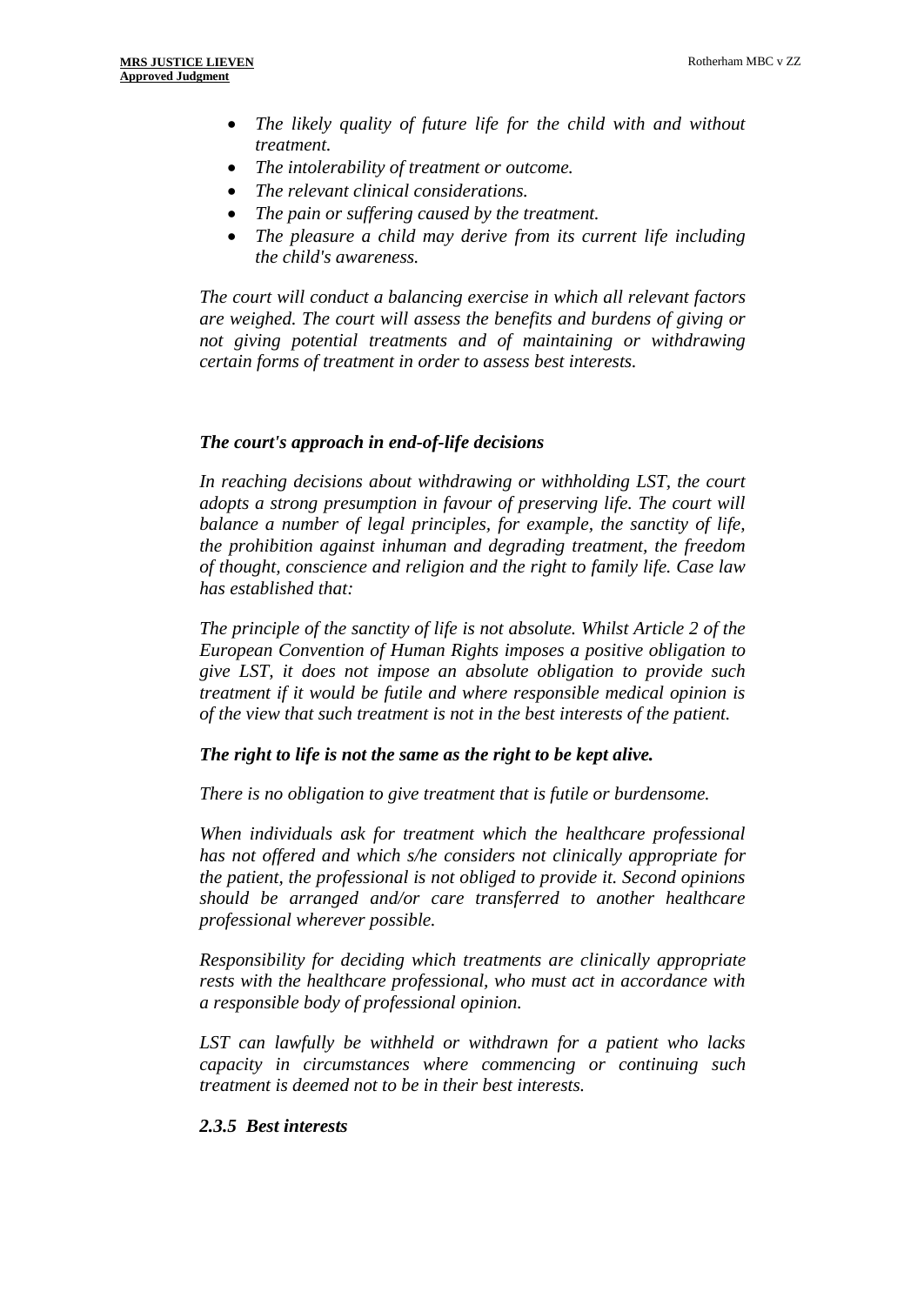*'Best interests' are not purely confined to considerations of best medical or clinical interests, but include other medical, social, emotional and welfare factors. The court is not tied to the clinical assessment of what is in the patient's best interests and it will reach its own conclusion on the basis of careful consideration of the evidence before it, ensuring that the welfare of the child is of paramount consideration.* 

*The court will weigh up the overall advantages and disadvantages of limiting LST, and undertake a balancing exercise to determine what the child's best interests are. In cases involving the withdrawal of treatment, the court will need to conclude 'to a high degree of probability' that it is in the best interests of the child for treatment to be withdrawn.* 

## *2.3.6 Quality of life and legal decisions*

*Courts have recognised that quality of life determinations should be based on the individual circumstances of the person taking account of his or her perceptions without discrimination; quality of life that could be considered intolerable to one who is able- bodied may not be intolerable to one who is born with disability or has developed longterm disability.* 

## *2.3.7 Withdrawing treatment*

*The courts will sanction the withdrawal of treatment in cases where continued treatment would be futile even though there is a presumption in favour of preserving life.*

#### *Conclusions*

- 36. By the end of the hearing all of the parties agreed that the declarations should be granted and Williams J's declaration set aside. As is set out above, the legal question I have to address is what is in X's best interests. X self evidently lacks capacity and it is not possible in the circumstances to assess his wishes and feelings. Ms Ford, on behalf of the Mother, does not resist the declaration being made.
- 37. Best interests is a broad ranging matter taking into account all relevant considerations. Very sadly in this case starting with the strong presumption of the preservation of life, all the factors tend in favour of granting the declarations. I fully accept Dr de Lacey's evidence. She was an excellent witness, giving measured and careful evidence, and plainly having an enormous expertise in her field.
- 38. X's quality of life is minimal if not non-existent. He cannot see or hear, and it seems probable that the only sensation that he does have is one of pain. He is not even in the arguably better condition of some desperately ill babies in that he can feel nothing. X does appear to be able to feel pain and discomfort. It seems likely that X can experience no pleasure.
- 39. The fact that X needs a shunt in order to drain the fluid from his brain means that he is in constant risk of infection. If there is an infection then he is at great risk of suffering convulsions, as was happening at the time of the hearing.